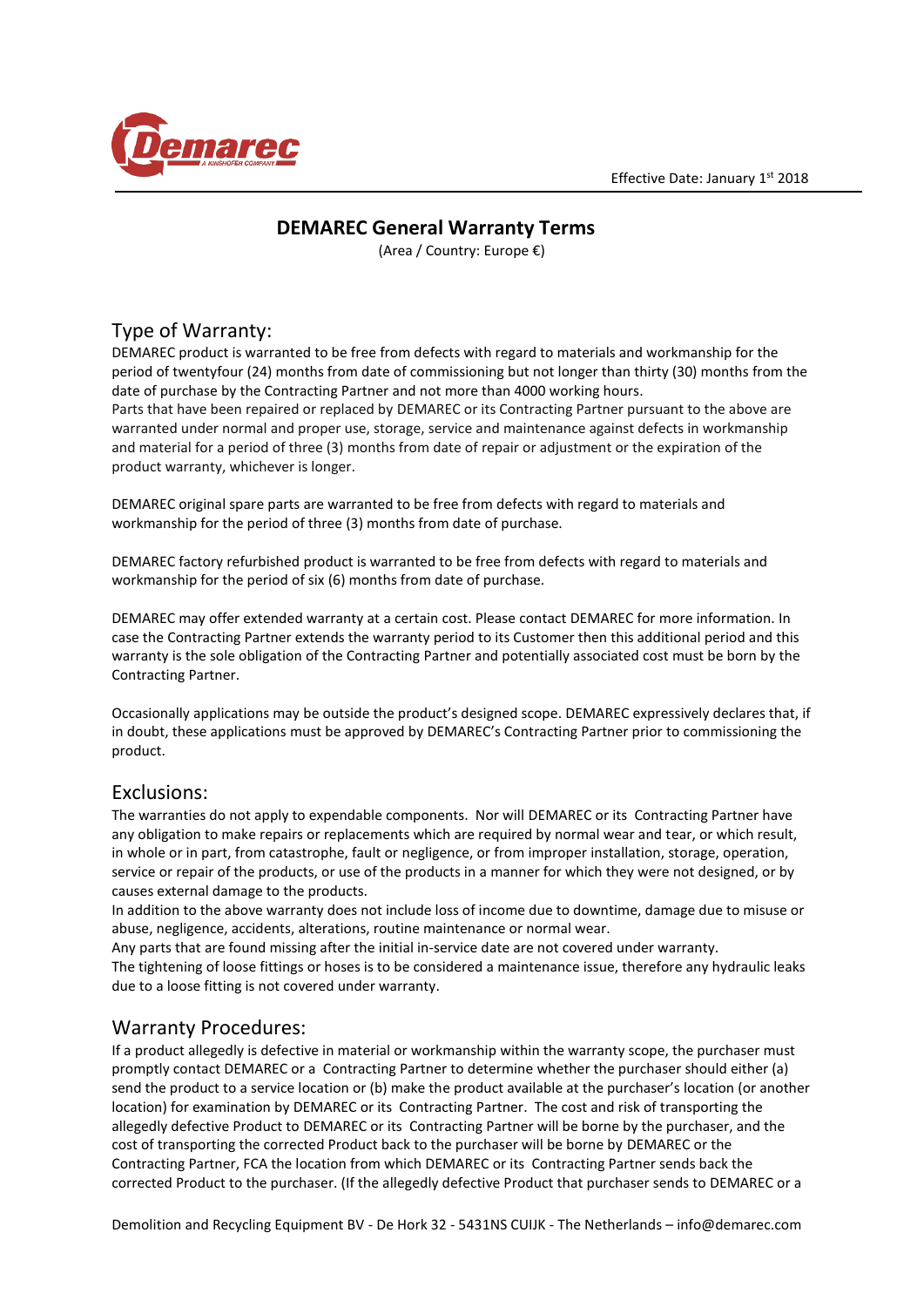Contracting Partner is not defective, the purchaser will also bear the cost of the transport of the product back to the purchaser.)

If examination by DEMAREC or its Contracting Partner results in a determination that the Product is defective in workmanship or material, subject to the warranty scope and limitations, the Product will be repaired or replaced (or credited) at no charge. If the Product upon such examination is found to not be defective in workmanship or material (for example, if the Product is not functioning properly due to abnormal use, improper service, or alteration, modification or parts usage), then such repair or replacement, if any, will be performed by DEMAREC or an Contracting Partner at normal servicing charges to the purchaser plus shipping costs.

Every warranty claim by Contracting Partner's customers, based upon alleged nonconforming Products, regardless of the manufacturer of those Products, and all information relating thereto which is communicated to Contracting Partner will be communicated in writing to DEMAREC. The Contracting Partner also will promptly ascertain and communicate to DEMAREC the pertinent facts, including a full description of the Products, a copy of DEMAREC's sales invoice or serial number, the nature of the alleged defect, the circumstances under which the defect was discovered and, if applicable, any misuse or neglect or inappropriate installation, maintenance, or storage in connection with the Products. The Contracting Partner will not for the account of DEMAREC do any repair work nor replace Products nor grant refunds to customers except upon and pursuant to terms of specific written instructions from a duly representative of DEMAREC. The Contracting Partner promises to perform all warranty repairs that are authorised and approved by DEMAREC and the Contracting Partner will be reimbursed in the following manner:

- a) DEMAREC, at its discretion, will either supply replacement parts free of charge or credit Contracting Partner's account at current prices for parts supplied from Contracting Partner's inventory. All replaced parts must be held by Contracting Partner for at least ninety (90) days following the filing date of Contracting Partner's warranty claim pending instructions from DEMAREC as to disposition of the parts.
- b) Labour expenses incurred by Contracting Partner in connection with warranty repairs are reimbursed at € 50.00 p. working hour, € 50.00 p. hour driving time and €.40 p. kilometer driven to maximum of 500 km each way. No other expenses of travel will be reimbursed unless agreed to in advance by DEMAREC in writing.

DEMAREC reserves the right to refuse the number of hours or miles claimed if they appear to be unreasonable.

- c) DEMAREC will assume all cost to ship replacement part from its locations to the Contracting Partner. This may include freight and customs duty.
- d) In order for Contracting Partner to be eligible for reimbursement (for applicable labour, parts, mileage) in accordance with the foregoing, the following must be true: (i) the repair or replacement work is covered by warranty; (ii) Contracting Partner is able to document, at DEMAREC's request, completion of recommended or required maintenance for the Product at prescribed intervals using correct parts; and (iii) the warranted repair or replacement work is performed by an Contracting Partner.
- e) All warranty claims must be received within thirty (30) days of repair or replacement including the required information:
	- i. DEMAREC model number
	- ii. DEMAREC serial number
	- iii. Description of problem
	- iv. Itemised bill of repair with breakdown of numbers of hours to perform warranty work and labour charges as listed above.
	- v. Part used for repair with DEMAREC P/N
	- vi. R.M.A. number of applicable (claim number)
	- vii. Contact at DEMAREC
- f) DEMAREC will invoice any part or new product supplied. A credit note will be issued if after assessment of the returned material warranty is granted.